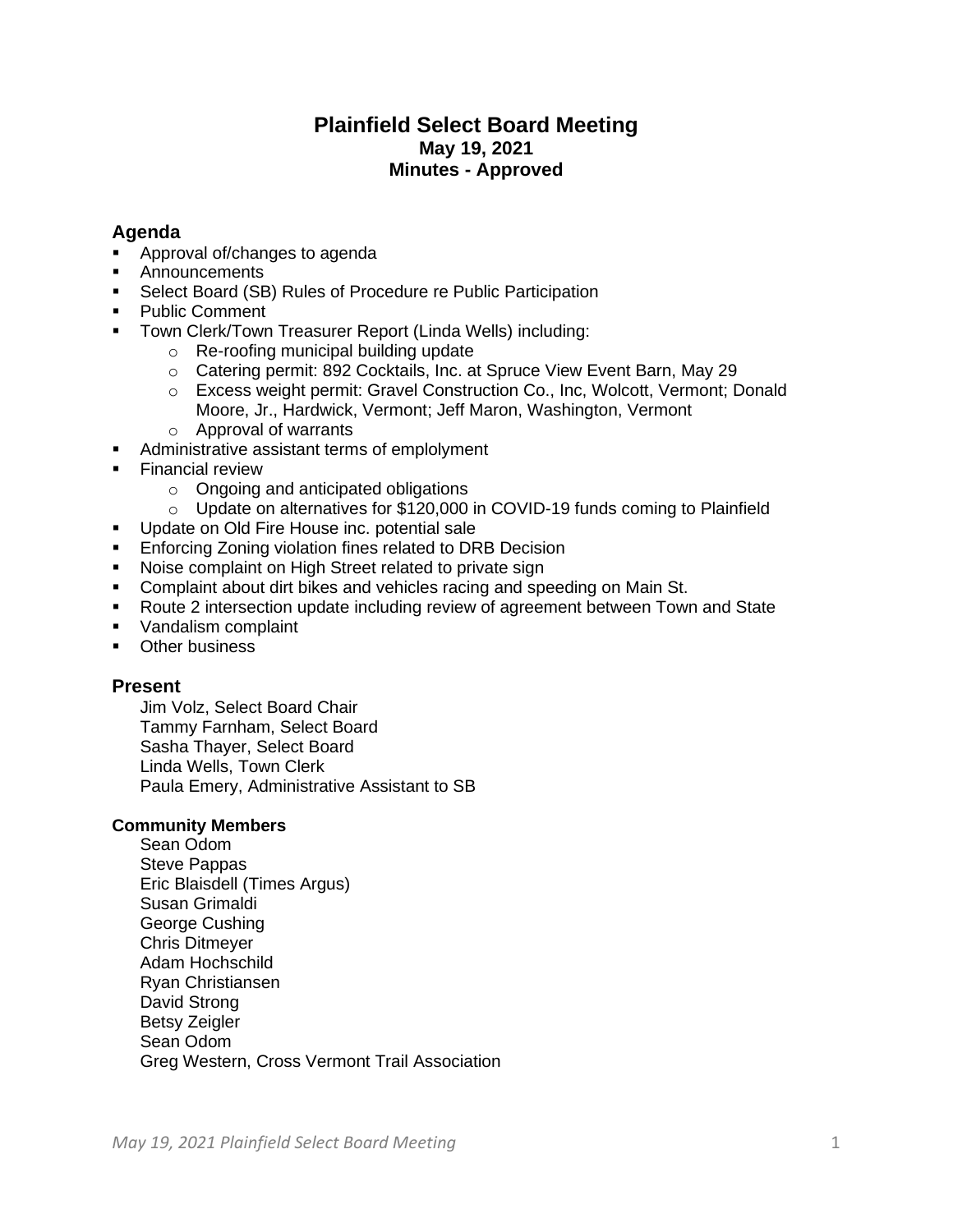# **Approval of/changes to agenda** No changes were made to the agenda

**, SB Rules of Procedure re Public Participation and Public Comment** were waived due to lack of comment on each.

#### **Announcements**

- Reading of the SB Rules of Procedure re Public Participation and Public Comment B was waived by the chair.
- Thayer made a brief announcement about new COVID cases being up and down.
- Thayer reminded the public that fireworks are not legal to display without a permit: plan ahead, get a permit, and contact the Fire Chief: Greg Light.

#### **Town Clerk/Town Treasurer Report (Linda Wells):**

#### • **Re-roofing municipal building update**

Wells reported that there are no new bids for the municipal roof so Ken Randall won the bid. He will provide estimates for the two small roofs. He'll start in June. Re-roofing will be paid for by the Municipal Building Reserve Fund.

### • **Board of Listers 2020 Errors and Omissions Report**

SB needs to approve the report. There were questions and discussion about the changes evident in the report. Changes to the report result in corrections to the Grand List. SB was asked to approve the report. **Decision: Linda will discuss with Listers and this item will be taken up at the next meeting.**

#### • **Catering Permit**

802 Cocktails, Inc. applied to sell alcoholic beverages at Spruce View Event Barn, May 29.

Volz signed the catering permit and returned it. **Thayer moved to approve. Unanimously approved.**

#### • **Excess Weight Permits**

Gravel Construction Co., Inc., Wolcott, VT; Donald Moore, Jr., Hardwick, Vermont; Jeff Maron, Washington, Vermont. **Farnham moved to approve. Approved unanimously.**

#### • **Approval of warrants**

Two payrolls for May 14 and May 21 and one accounts payable for May 10, totaling  $$173,105.68$ . The May 21 warrant for payroll will be paid on the 21<sup>st</sup> if approved by the SB. **Tammy moved to approve. Approved unanimously.**

#### • **Access Permit on Gore Road**

Mike Nolan spoke with the landowner. Linda created an invoice for the cost of putting the culvert in. Invoice is for labor and materials for installation of culvert (referenced in 5/5 SB meeting). Mike will take the invoice to the landowner and see that payment is sent to Linda.

• **Dumping in Spruce Mountain Parking Lot**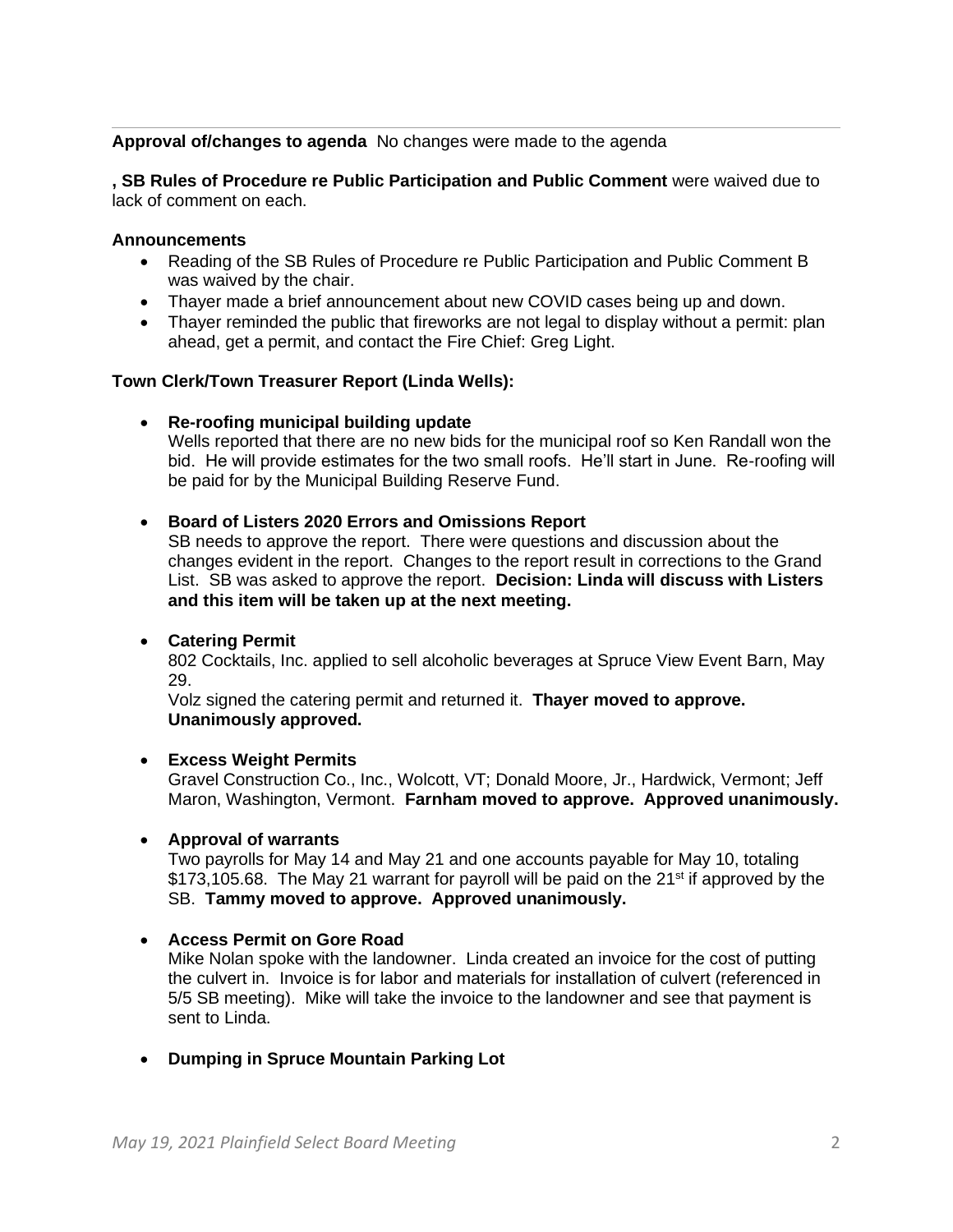Someone dumped shingles in the Spruce Mountain parking lot. The state forester cleaned it up this time. Linda is seeking suggestions for what town can do to alleviate dumping in the Spruce Mtn. parking lot.

Discussion centered around the town's inability to enforce dumping law at that site, signage, and working with the state forester in charge of the park, Dan Singleton.

### • **Main Street Pedestrian Bridge construction start time**

Later in the meeting, Wells explained that there will be work on wastewater lines on Main Street near the church in July. The homeowners have to pay for the work, including the traffic flagging. She needs to know the timeline for Main Street pedestrian bridge.

Farnham said that the contractor is going to set up in the end of June and begin work on July 1. Wells will ask the homeowners to do the wastewater project in late June so that the two are not happening at once.

Farnham requested addresses for people in the village to give forewarning about the potential noise impact of this project on village residents. **Wells will send addresses to Farnham.** Singleton.

### **Adninistrative Assistant terms of employment**

Linda did research on this and found one town that pays \$20/hr. and another that pays \$15.50. Linda recommends \$18/hr. for 24 meetings per year. At approximately five hours per me

#### **Financial Review**

#### • **Ongoing and anticipated financial obligations of the town**

Thayer put a 3-page report together showing what we're paying on various items from 2021 – 2031. Alice Merrill gave the town a schedule of what would be paid out in the coming 20 years, up to 2042, for a proposed \$310,625 loan the Brook Road Bridge if that project goes forward. Ongoing and potential financial obligations of the town summary available at [https://www.plainfieldvt.us/uploads/8/1/0/6/81063668/2021-05-](https://www.plainfieldvt.us/uploads/8/1/0/6/81063668/2021-05-17_ongoing_and_potential_financial_obligations_of_the_town_summary.pdf) 17 ongoing and potential financial obligations of the town summary.pdf

Thayer suggested that as an alternative to replacing the Brook Road bridge, the SB may want to consider turning the bridge into a pedestrian bridge and having people go the other way to pass through town in order to save money.

Farnham noted that in  $3 - 4$  years we may be able to take out smaller loans. Farnham also noted that the summary doesn't include paving projects.

Regarding road equipment replacement, Wells said that she spoke with Mike Nolan and he thinks that the '08 grader will need to be replaced in 2028, the '07 Mack will need to be replaced soon. The '15 ford will need to be replaced. Deere backhoe by 2027. The Mack is first priority because it's costing a lot for maintenance – should be replaced in the next year.

#### **Volz recommended that this be discussed at future meetings.**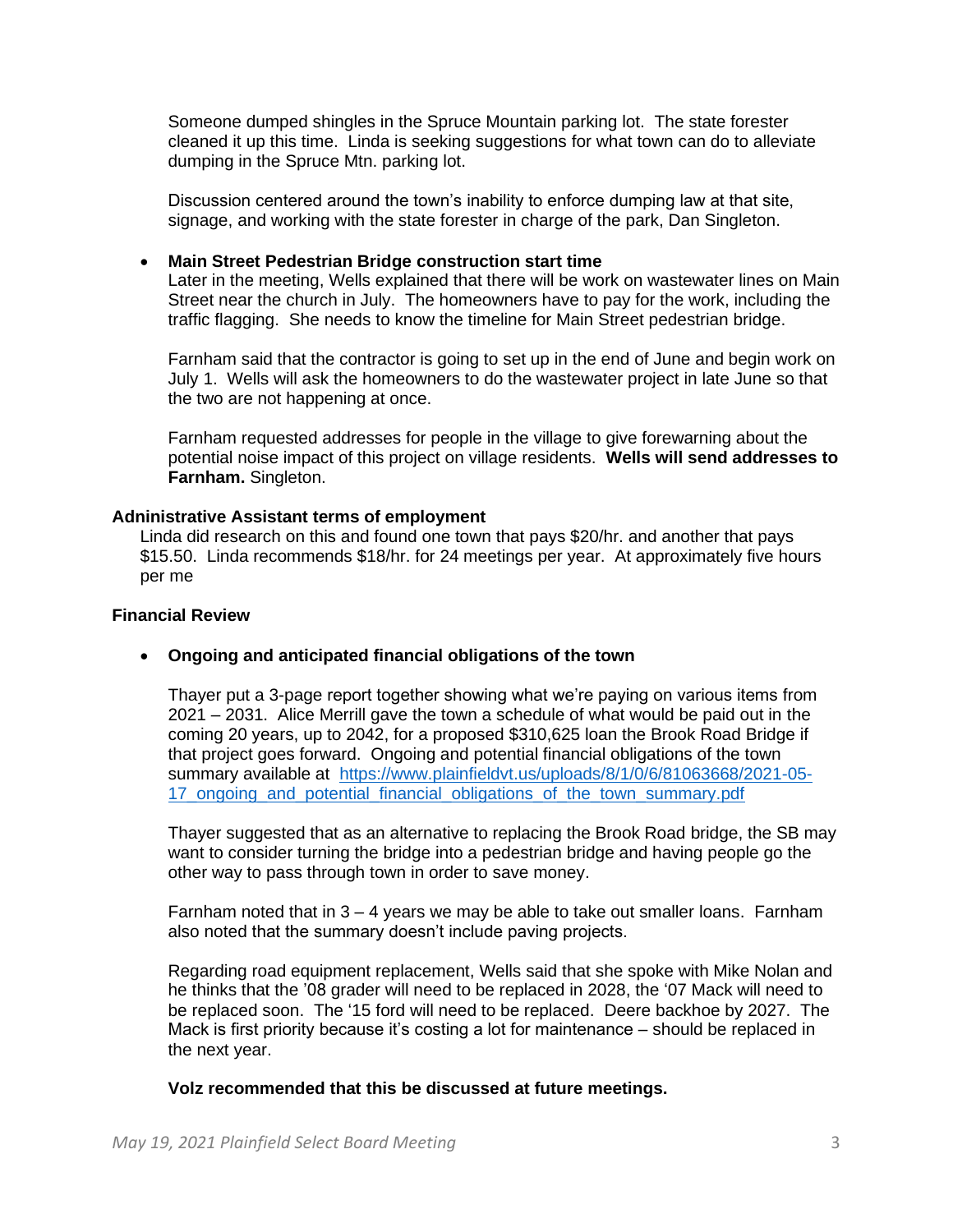Wells offered a reminder that the Route 2 Intersection and Brook Road (village) Bridge replacement projects are going to cost quite a bit of money. **The SB will need voter approval to raise funds for these projects; if either project is going to move forward a town vote will be required. Voter approval criteria is required on loans of five or more year terms.** 

Farnham said that the Route 2 project is several years out and asked if it would be possible to put money into the budget now for the project so as to lessen the amount we need to borrow. Wells said that there is no reason you can't, provided that there is room in the budget.

### • **Alternatives for \$120,000 in COVID-19 Funds Coming to Plainfield**

Thayer informed the board that these funds come in two installments of \$60,000.00 per year, and that we have to apply for them. The options for using the money are somewhat limited, but include water/wastewater infrastructure expense.

**Farnham suggested that this item be added to the next meeting's agenda** so that there's time to review the summary and asked whether the money can be used for paving. Thayer said that it can't.

**Decision: Plainfield residents should email SB members with their suggestions to Sasha Thayer at selectboard23@gmail.** 

#### **Update on Old Firehouse Potential Sale**

Ruben Ramirez has offered to buy it for \$1. Should the town consider this offer?

Volz, Farnham and Thayer agreed that it's current condition is a town liability – very expensive to fix, but is going to collapse – possibly into the Winooski – and the town will be liable for clean up if it does. All expressed concern that it won't last another winter.

At the May 10 meeting, Mr. Ramirez indicated that he has crews and could act quickly if he gets it. But SB hasn't gotten a proposed purchase and sales agreement from Ramirez. Thayer noted that the building's value on the grand list isn't relevant because of it's poor condition.

Susan Grimaldi told the SB that she has put a lot of effort into preserving the building and has gotten estimates on repairs. Totals are \$13,000 for roof, other repairs are \$15- 20,000; the entire project with claim on asbestos for 60% comes to \$40-50,000. She offered to buy it with the intention of restoring it and noted that if there isn't going to be something in the contract with Ramirez that he restores it, it should be put out to the public to make an offer. Susan is willing to sign an agreement to restore it. Thinks that others might want to use it as well. Others need to know about this.

Farnham and Grimaldi had a discussion about updating the cost estimate. Susan estimated that the cost would rise to \$70,000. Farnham asked if Grimaldi is ready to move on it and Grimaldi said she is.

Farhnam requested a written offer from Grimaldi and anyone else who would like to make an offer for the building. Ramirez came to them and made an offer. This was appealing. They need someone who is able to move forward quickly.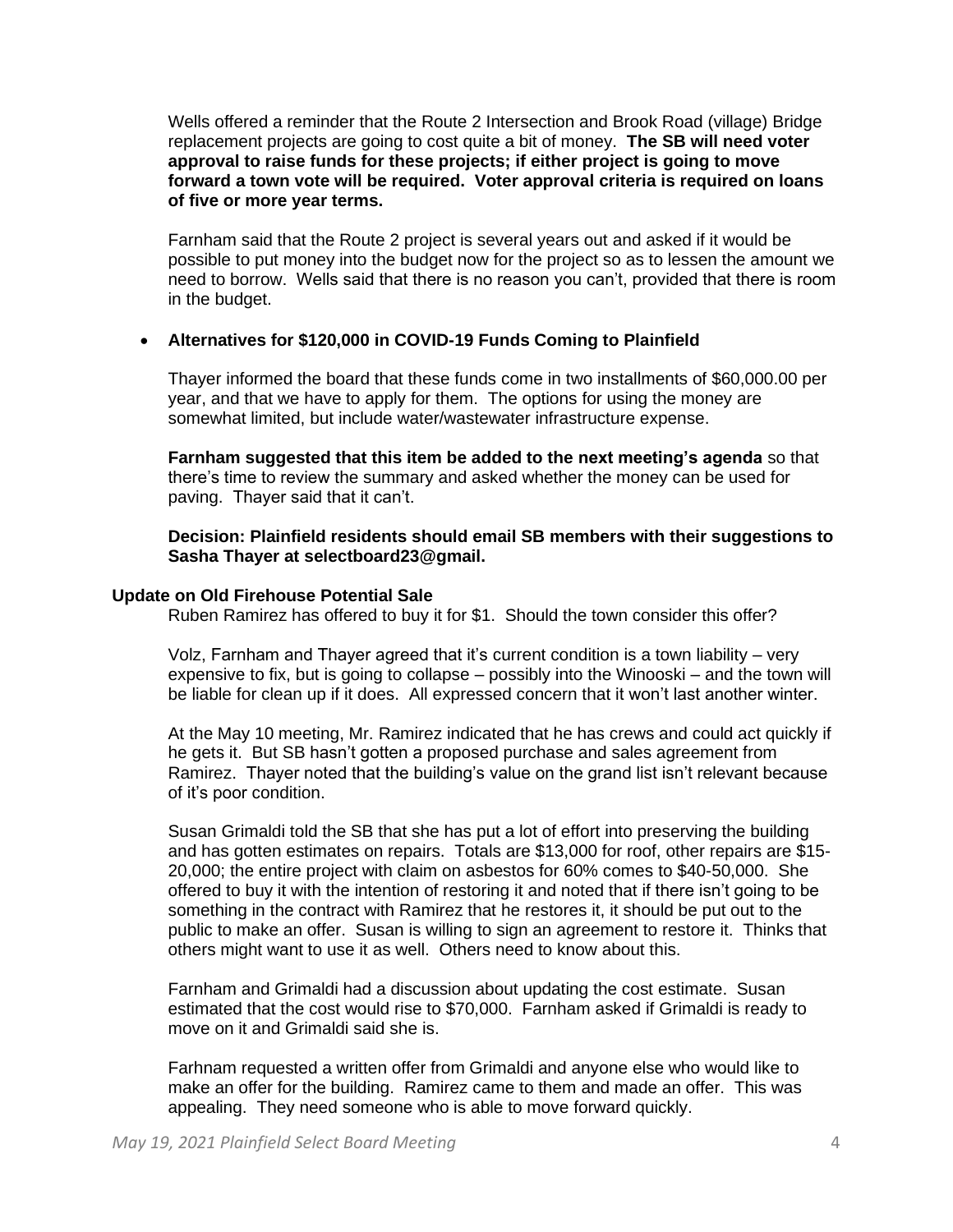Susan: if Ramirez is absolutely committed to restoring it and making it publicly available and puts that in writing she'll step back. For that price he should have to make a commitment, or the town should let someone else do it. It is on the national register. It is worth saving and the town should have that in their intention in this sale. Susan wants solid terms from Mr. Ramirez without any loopholes. The town has the deed and they need to put the parameters on this sale. Create deed restrictions and make sure it happens. Is the town willing to put it in the deed?

Volz will send Ramirez's contract around to people and said that Susan is making a good point.

Betsy Zeigler said that the purchase should be opened to the whole local community. Community members have an interest in this building, even though it is easy to overlook. It is a unique piece of history of the town. Stabilizing it is a priority, but over time it's restoration could be completed. It has been forgotten over the years. It makes the town unique.

Farnham suggested advertising on internet channels through Friday (May 21).

Thayer urged that it shouldn't be extended beyond Friday and Grimaldi noted that Friday is two days away, which isn't enough time to put it out there to the community and get proposals. Plainfield Historical Society has worked hard to get a grant but didn't know that the town was willing to sell it. Now it suddenly has to be done in three days. They need at least a week.

David Strong said that he'd recently written to Volz about this. Any time the SB wants to sell town property it has to put it out to bid. Also, any sale of real property has to be approved by the voters. Urged the SB to give the community some time to do what's best and not give away town property without due deliberation.

George Cushing indicated that he agrees with Susan and thinks that it is being rushed. The town needs at least two weeks to give townspeople a real chance. Strong is correct: study the municipal laws. You can't give away town property.

Volz said that if the SB doesn't have authority to sell the attorneys will catch that, and also noted that they are not pulling this out of the blue. Ramirez is buying the Hardware Store and has offered to buy the Old Firehouse. That's why he wants to buy the building.

Cushing noted that it still has to be done the correct way – even if Ramirez is offering a quick solution.

Zeigler said that Nate Phillips, an engineer and builder, offered to help to address the major issues. There may be others who are able to help out to address the big needs. Nate helped to take down the Gallison house, helped to rebuild the Martin Bridge.

Volz said that Phillips was willing to do an assessment – not the work. A great value, but it doesn't get the work done.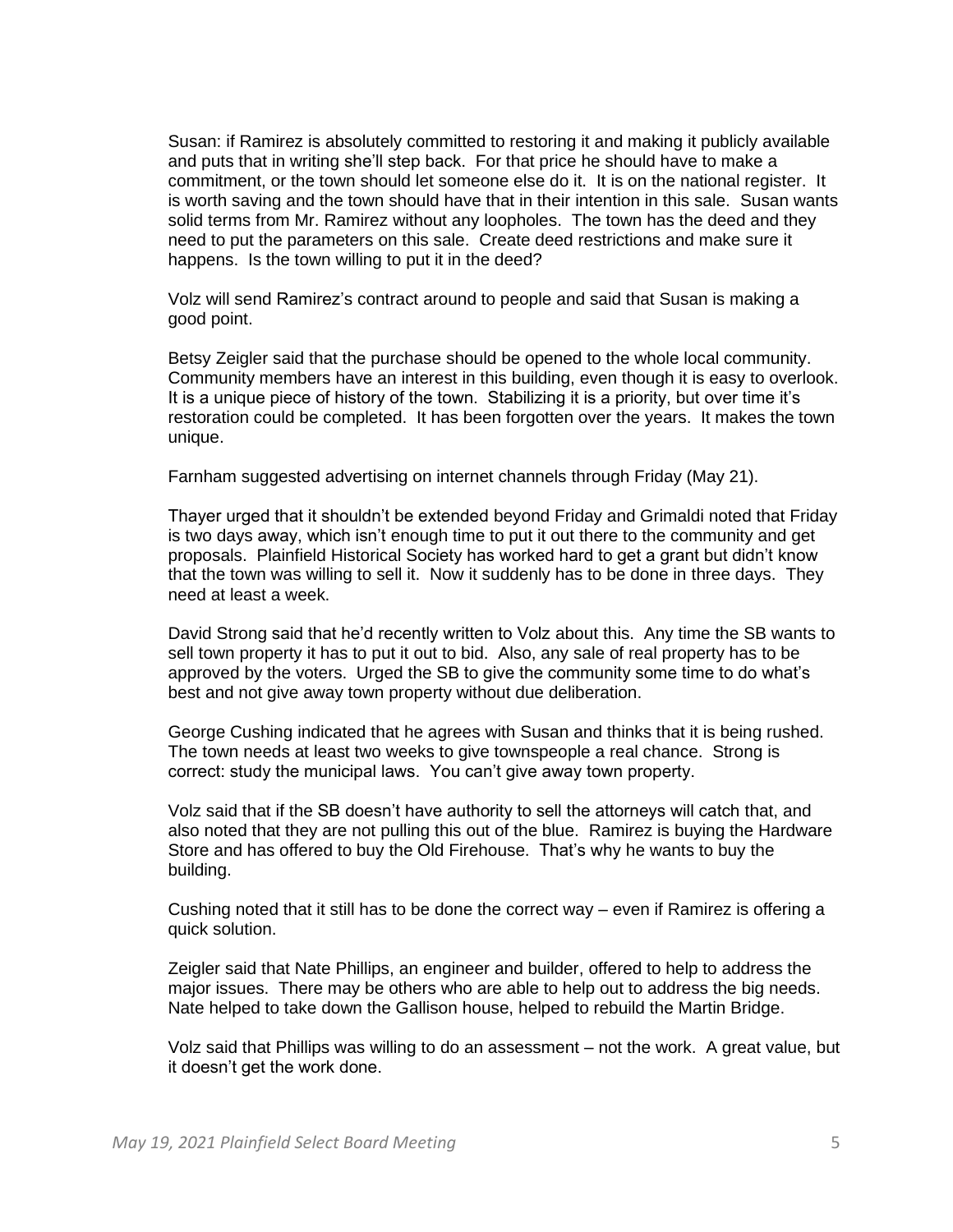Strong urged the SB to immediately call Nathan and take him up on his offer. Ask Phillips to please provide a quick assessment so that the community can make an informed decision about how to handle the project. Strong said that he'd sent Volz a report done by the Preservation Trust, who recommended that the best way to preserve the building would be to move it. SB considered it in the past when Dave was on SB. If it can't be maintained in its current location moving it should be considered.

Thayer noted that moving the building is not a viable option because of cost.

Ryan Christiansen said that he doesn't think it's accurate to say that it can't be moved. Put out an Request for Proposals (RFP) and see if the community has ideas about it. Put out the request and then evaluate the offers. State the scenario – describe the condition of the building and the town's inability to fix it, give them two weeks, then meet to evaluate the offers.

Farnham said that she's willing to extend the time and get proposals, but reminded that the construction season is realistically coming to a close in terms of getting contractors. It needs to be done by the end of June to make sure that whoever gets it has the chance to get some work done before winter. The next SB meeting is June 2. Make the RFP clear that the town doesn't have funds. Make it clear that certain parts of the work have to be done by winter. How to hold the contractor accountable?

Strong recommended putting up an escrow account to have it fixed or moved by (date) or lose the escrow. Volunteers could buy it for \$1 and sell back to the town for \$1.

Grimaldi said she got a grant from Preservation Trust to get a study done, which they did. If the building is moved it is no longer historic or able to get funding, including federal. Only applied for one grant and it wasn't the right grant. Many of the other grants required matching funds with a minimum of \$50,000. The basement is the historic part and it can't be moved. There are steel I beams and a concrete pad. The foundation is very strong. The back wall and roof need attention and can be done this summer.

Ryan Christiansen reminded the SB that it is important that an RFP should communicate the problem (funds, condition, historic building) and really put the energy into describing the situation and stating the goals and then put it out there. Request actual proposals, not dreams. Evaluate who brought the best proposal.

Farnham asked Christiansen if he could help write the RFP. Christiansen agreed to help. Suggested that they start by looking at other towns' RFPs. Everyone at the meeting has the ability to bring the best deal to the town.

During the meeting, Thayer drafted language for the RFP. There was discussion about how to advertise the RFPs and the cost of advertising.

**Volz made a motion to go forward with advertising the building and draft an ad for that.** There was discussion about where to advertise it, decision to use social media because it's free. *Ad: the town of Plainfield is seeking requests for proposals to help save historic building downtown. See town website for more information.*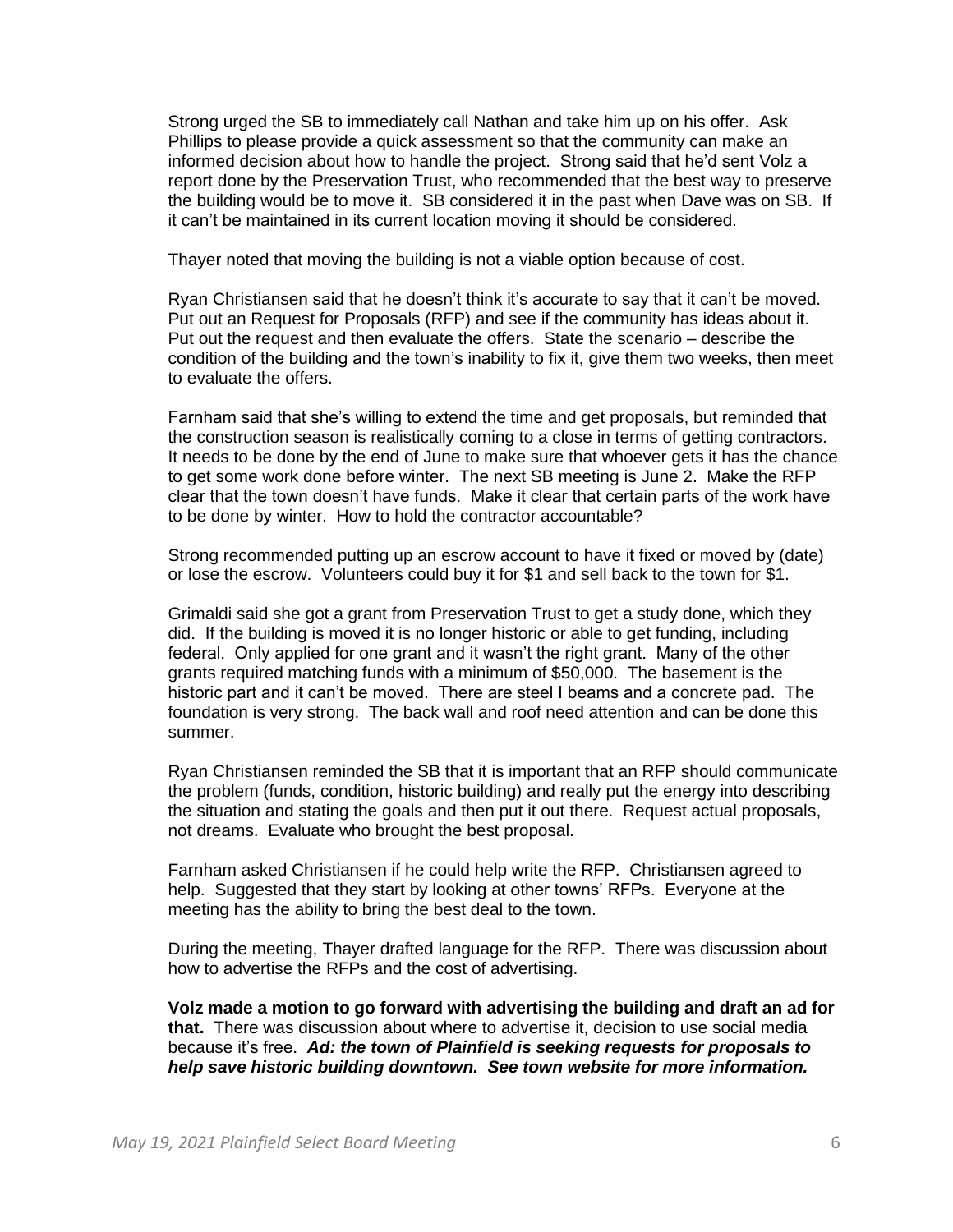Thayer requested additional time for consulting with Ryan Christiansen and writing the ad copy.

## **Enforcing Zoning violation fines related to DRB Decisions**

Volz said that SB got a proposal for decision from DRB. Thayer said that they'd been hearing about a travel trailer on Bean Road. Zoning Administrator Karen Storey sent a letter on February 16, 2021 to Melanie Sargent saying she had to be out by May 14. The letter said what the penalties are for failing to do so. DRB minutes indicated that a member suggested that they were trying to work with the land owner, however the DRB minutes for April 14 and May 12 show that the DRB upheld Zoning Administrator Storey's February 16, 2021 notice of violation.

The concern is that the town is threatening penalties and then not enforcing them. We need to have, in our communications from the town, clear statement of the penalties.

Ryan Christiansen: DRB website has all of this information. Karen has been very clear with dates, rules and fines. Has communicated deadlines and violations of code (septic). What are the fines for violating a zoning rule for Plainfield? Ryan emailed this question in February, April, a few weeks ago. This meeting is the meeting when the information was to be presented. Is the town going to enforce the zoning rules or not, and if so, how? Who is the attorney?

Thayer said that Zoning Administrator's letter was clear. DRB can't enforce, SB has to do enforcement.

Adam Hochschild asked how will the town enforce this. Volz reminded all that there is no constable, so it has to be done by the lawyer, which is expensive.

Farnham said that the town can't put it up for tax sale, but could enforce fines by putting a lien on the property. A lien makes it so that you don't have clean title, which makes it difficult to sell the property. Recommends going to Zoning Administrator for more guidance. Farnham also asked whether there are there other properties similar to this and are we being consistent across the board?

**Volz moved that SB contact attorney and ask for advice on how to proceeded. provide DRB information, meeting minutes and Karen S's letters.** 

**Farnham requested that it be added to the agenda for next meeting with Zoning Administrator present. We need to detail how we enforce zoning violations.** 

#### **Motion approved unanimously.**

Christiansen said that, according the zoning fines every day is expensive. When does the SB share this with the person in violation? The value of the land vs the expense of the fine is problematic. If it's clear can that be communicated to the property owner quickly? I don't think the magnitude of the fines is understood by the owner, which is why they are in violation. Requesting that the SB explain the penalty. Asking SB to make it very clear so that there's no question about what the current fines are what the daily fine is going forward Why are any of us following town zoning rules if they aren't being enforced?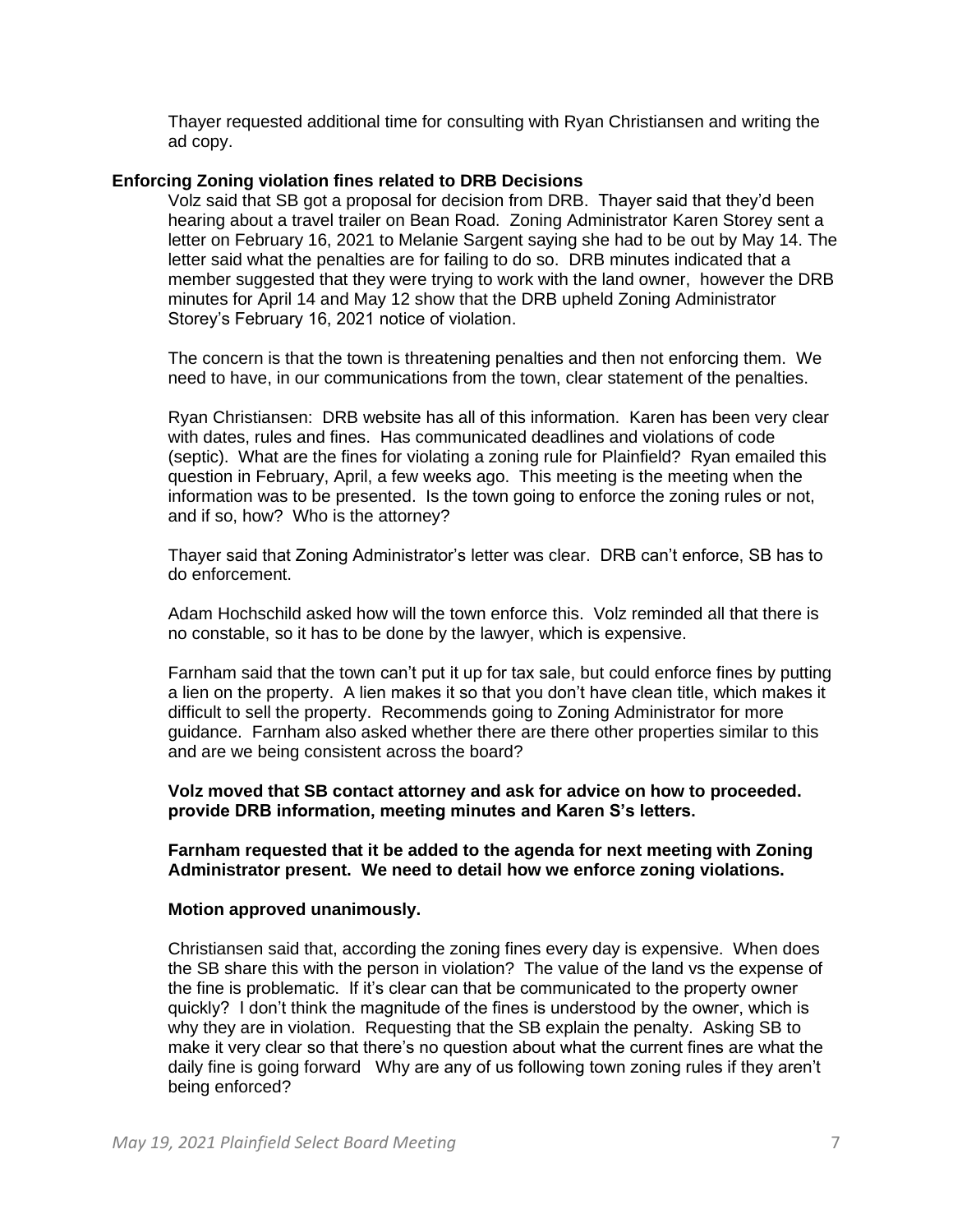### **Volz said that the SB will do that ASAP.**

#### **Farnham will reach out to Karen Storey to speak about verbal communication other than the letter and get further clarification. Will also volunteer to reach out to landowner to make sure she understands the fines.**

Farnham requested that SB make sure it's doing this enforcement equally across the board.

Thayer agreed that it is important that we convey that the rules have to be enforced. Also important that the DRB understands that enforcing the zoning has to happen and has to be dealt with in a timely manner.

#### **Noise complaint on High Street related to private sign**

Sean Odom spoke to this issue because the sign is on their property and the complainant asked him to take it down and he politely refused. He has spoken with state police. He thinks that, unless he's in violation of an ordinance it isn't an issue. if he's in violation of an ordinance he'll take the sign down. The sign says: "Honk if you love Jesus. Text and drive to meet him."

Volz and Thayer pointed out that loud noises are a nuisance, that honking might be troubling to neighbors, and that it is clearly a problem to neighbors. Odom was asked if he could ask people to show their love for Jesus in another way? Think about whether honking car horns are actually helping to accomplish the goal. Some neighbors are thinking of moving away because of it. What is our impact on other people?

Farnham asked if honking part of the noise ordinance and noted that honking is free speech.

Volz encouraged Odom to consider modifying the sign to care for his neighbors.

#### **Complaint about dirt bikes and vehicles racing and speeding on Main Street**

Thayer gave a brief update from Captain Brett Meyer from the Sheriff's department. He said they'd do five, rather than three hour shifts and that they were able to do more deployment of deputy sheriffs, but they haven't seen any of the behavior that's of concern. They've handed out civil violations.

#### **Route 2 intersection update including review of agreement between Town and State**  Farnham said that SB needs to talk about the financial and maintenance agreements with the town, but that tonight isn't going to work. **Requested a special meeting to address this topic.**

Thayer stressed that she will not sign a financial agreement unless she sees it in writing, including concerns of Fire and Water/Wastewater Departments. Cannot encumber for future costs without being mindful about costs that will be incurred to support the Water and Wastewater Departments.

Farnham met with State and they went over the suggested design. They wanted to do this before finalizing the finances. This is our opportunity to negotiate, so we have to do this well. Tammy will email .pdf to Jim and Sasha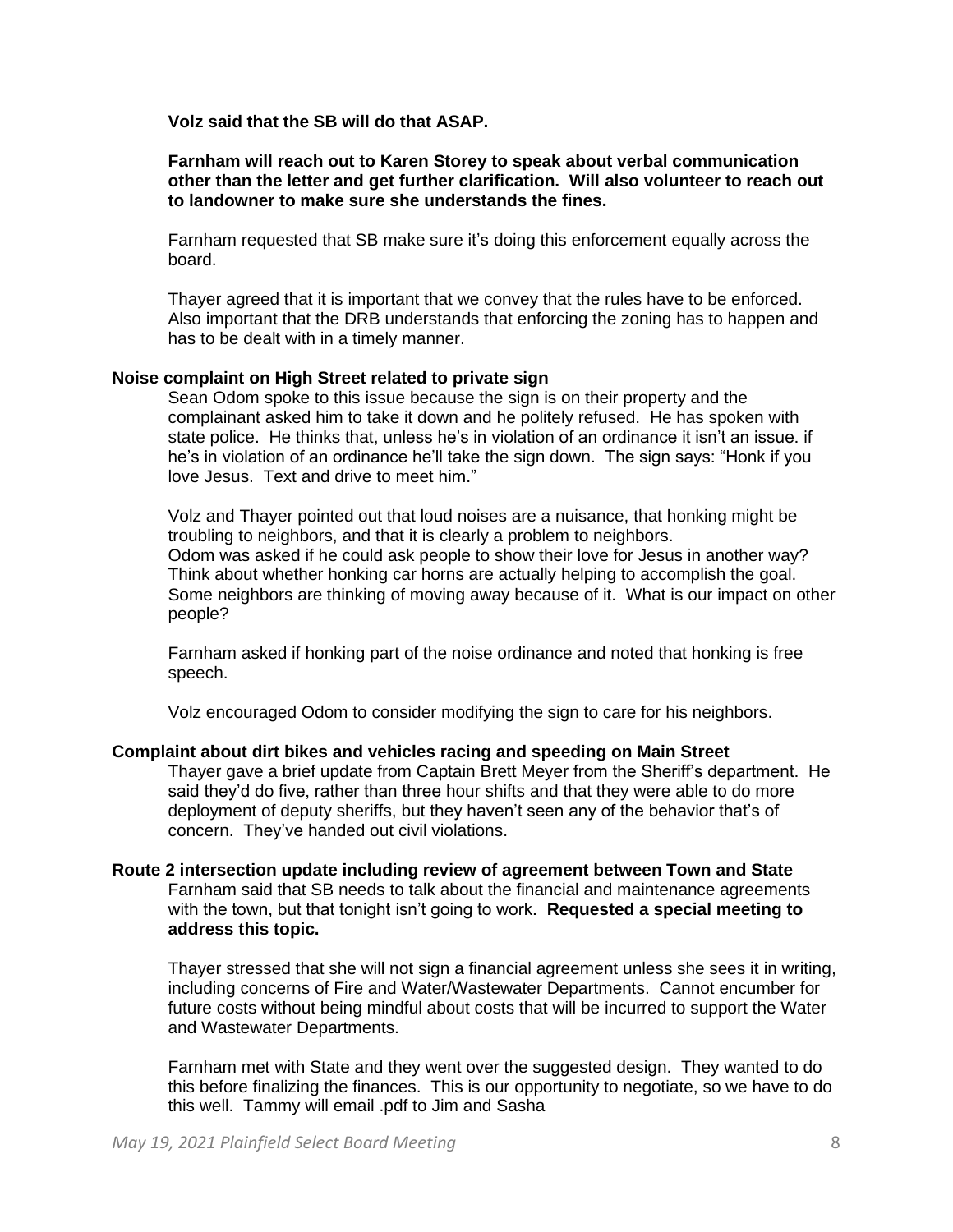**Farnham moved that the SB meet to go over the financials in detail in a special meeting. Volz requested that the SB will find a date and time via email and warn the special meeting. Finance Maintenance Agreement went out via email earlier in the week.** 

#### **Vandalism complaint from Main Street resident**

Melinda Vieux informed the SB that there are potholes at the corner of Creamery and Main Streets. A piece of asphalt was thrown from the sidewalk at her front window and broke outer and inner windows. This has never happened here. Vieux expressing gratitude to the road crew, who responded very quickly by filling the potholes. It is unsettling.

Volz asked if Vieux is asking SB to do anything more. Vieux replied that she is not asking for more but wants others to know that it happened.

### **Other business**

- Farnham said that the electrical pole at the corner of the pedestrian bridge has to be removed ASAP because the contractor is coming July 1. Wants permission to ask the road crew to use the backhoe to move the pole. Green Mountain Power will only connect and disconnect, but they won't do the digging. **Farnham moving to authorize the town road crew to use backhoe to help move the electrical pole for the pedestrian bridge project. Motion approved unanimously.**
- Thayer suggested changing the meeting night. **It will be discussed at the next meeting.**
- Thayer is trying to work with people from Town Hall-Opera House to come up with proposals to reopen thoughtfully, post-COVID. She's also doing follow-up about how to put together a hybrid meeting post-COVID. She will continue to work on that and **this will added to the meeting agenda for the next meeting.**
- Thayer read a draft of the advertisement copy relating to the Old Fire House**. Farnham requested that we contact Ryan Christiansen for assistance with the RFP. Thayer will send an email to Ryan requesting his help. Volz made a motion to allow Sasha to meet with Ryan and come up with a proposal and then place the ad. Proposals due June 1. The motion was approved unanimously.**
- Greg Western of the Cross Vermont Trail Association was present, but was told that he is on the agenda for the next SB meeting (agenda item Follow-up re trespass on town land related to private generator)
- Executive Session: The SB went into executive session relating to the administrative assistant terms of employment. When the SB returned to the public meeting, **Thayer m oved to pay Paula Emery \$17 per hour. The motion passed unanivously**. There was also discussion about moving the weekly meeting to Tuesdays which would be better for Paula's schedule.. Will consult with Linda about change of date

#### **Sasha moved to adjourn at 10:11PM. The motion was approved unanimously.**